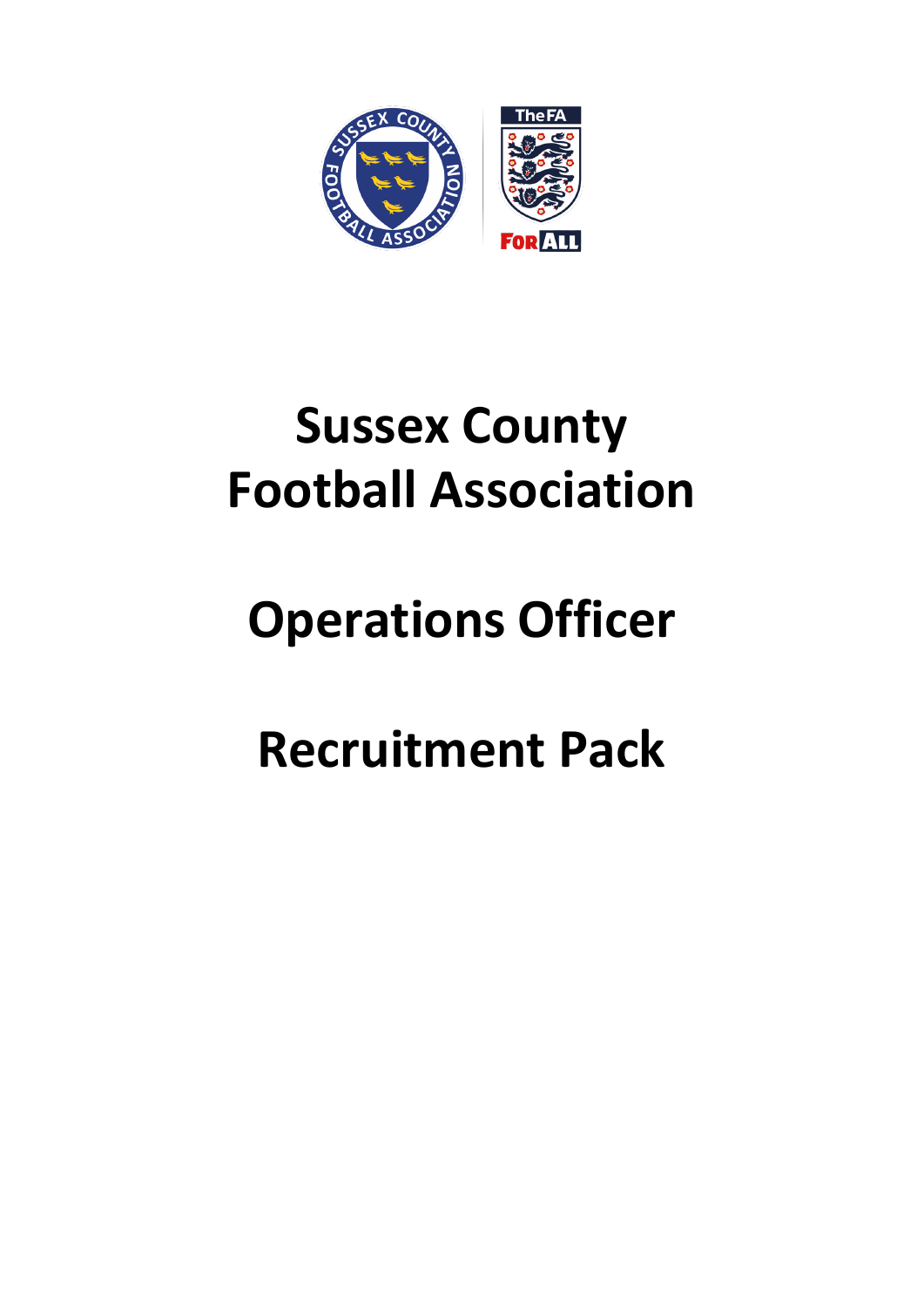

**Sussex County FA** Operations Officer

### The Sussex County Football Association Limited is seeking to recruit an Operations Officer to carry out all aspects **of the work allocated to the Operations team within the Sussex County Football Association. A general job description is attached.**

To join the team and be successful, the individual must be able to demonstrate an understanding of the role on offer and how their expertise and experience will enable them to meet the essential and desirable criteria within the role.

The interview panel must be convinced of the individual's passion, inspiration, and professionalism for the role.

This pack provides the following to assist individuals in considering whether they have the relevant skills and attributes required for the role:

- 1. The Role Advertisement
- 2. The Role Profile
- 3. How to apply Application Form

The successful applicant will report to the Operations Manager.

Applicants should be computer literate, ideally have a football interest though not essential, with presentation and communication skills capable of carrying out and implementing administration systems.

The individual should be able to work occasional evenings and weekends when required. A six-month probationary period is applicable to this role.

The Sussex County FA is committed to safeguarding children and adults at risk, and anyone working with us will be required to follow the Sussex County FA safeguarding policies.

Due to the nature of this role, the successful candidate may be required to undertake a Disclosure and Barring Service (DBS) check through The FA DBS process. The possession of a criminal record will not necessarily prevent an applicant from obtaining this post, as all cases are judged individually according to the nature of the role and information provided.

### **What can the Sussex County FA offer?**

- An exciting opportunity to join a forward thinking, progressive business
- A chance to work with key stakeholders within the grassroots and professional game
- A commitment to empowered and supportive personal development
- A Workplace Pension Scheme
- A Personal Accident policy
- 20 days' annual leave as standard
- Additional leave after 5, 10 years' service
- Long Service Awards for 10, 15, 20 years' service
- Health Scheme
- Employee Assistance Programme
- Access to FA Cup Final & England tickets at Wembley
- Additional time off over Christmas
- Personal Development Budgets
- Free Nike Staff Uniform every year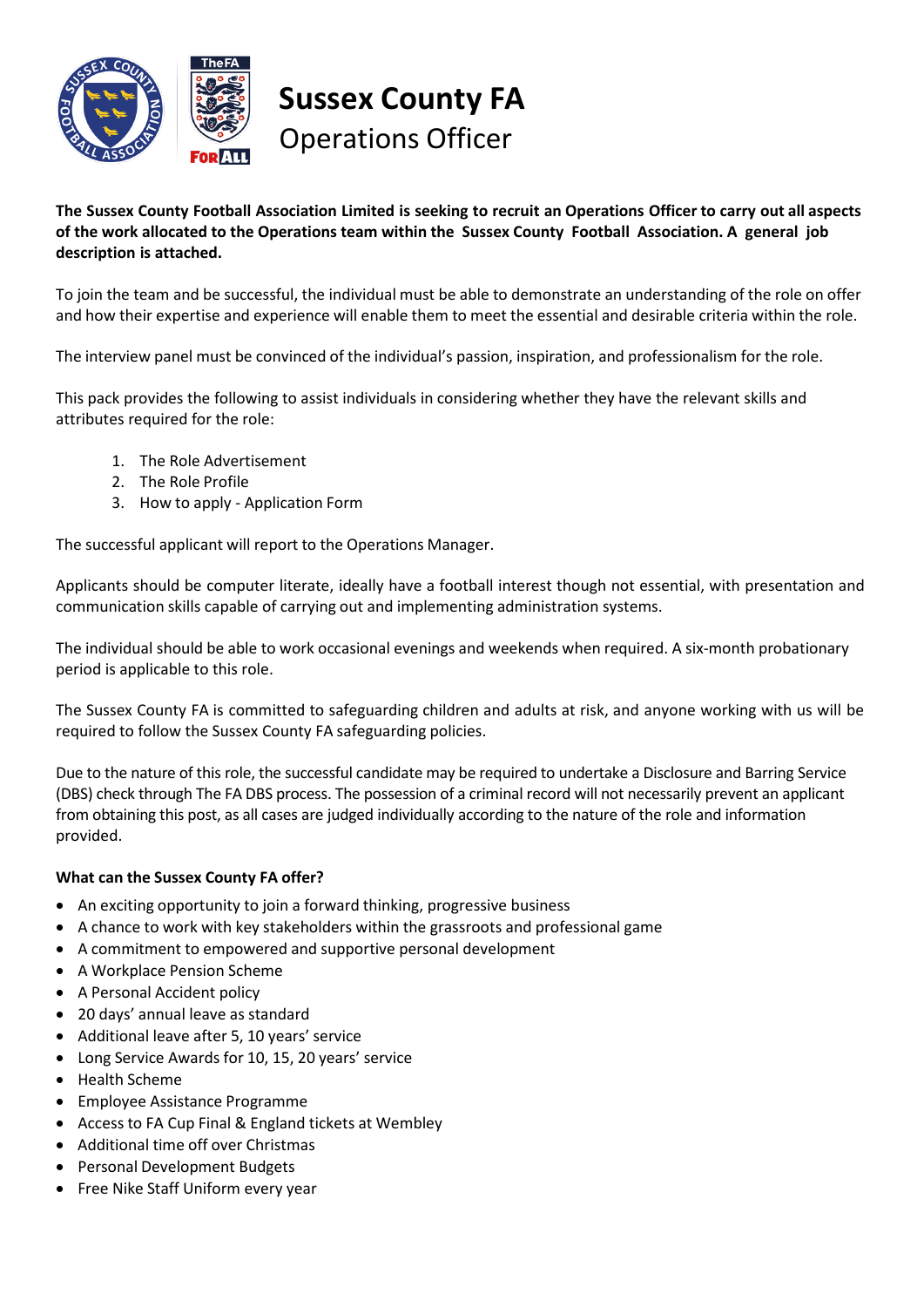#### **Disability Confident**

The Sussex County FA prides its-self on being an employer who are committed to supporting candidates with disabilities throughout our recruitment and selection process. We have a dedicated team to support any employee with a disability. If you require any reasonable adjustments to support your application, please do not hesitate to get in touch.

#### **Equality Statement**

We believe that Football belongs to, and should be enjoyed by, anyone who wants to participate in it. The Sussex County FA is committed to promoting equality within the business in every aspect of its work and we encourage applicants from all backgrounds, cultures, beliefs, and experiences to apply for this role, regardless of age, disability, sex, gender reassignment, sexual orientation, pregnancy and maternity, race, religion or belief and marriage and civil partnership.

If any questions arise about the role or clarity is required on the recruitment pack, please contact: **Paul Jeffery, Operations Manager - E: [Paul.Jeffery@SussexFA.com](mailto:Paul.Jeffery@SussexFA.com) | T: 01903 753547**

Closing date for applications is:

**Noon on Friday 6 August 2021. Interviews will take place on Wednesday 18 August 2021.** 



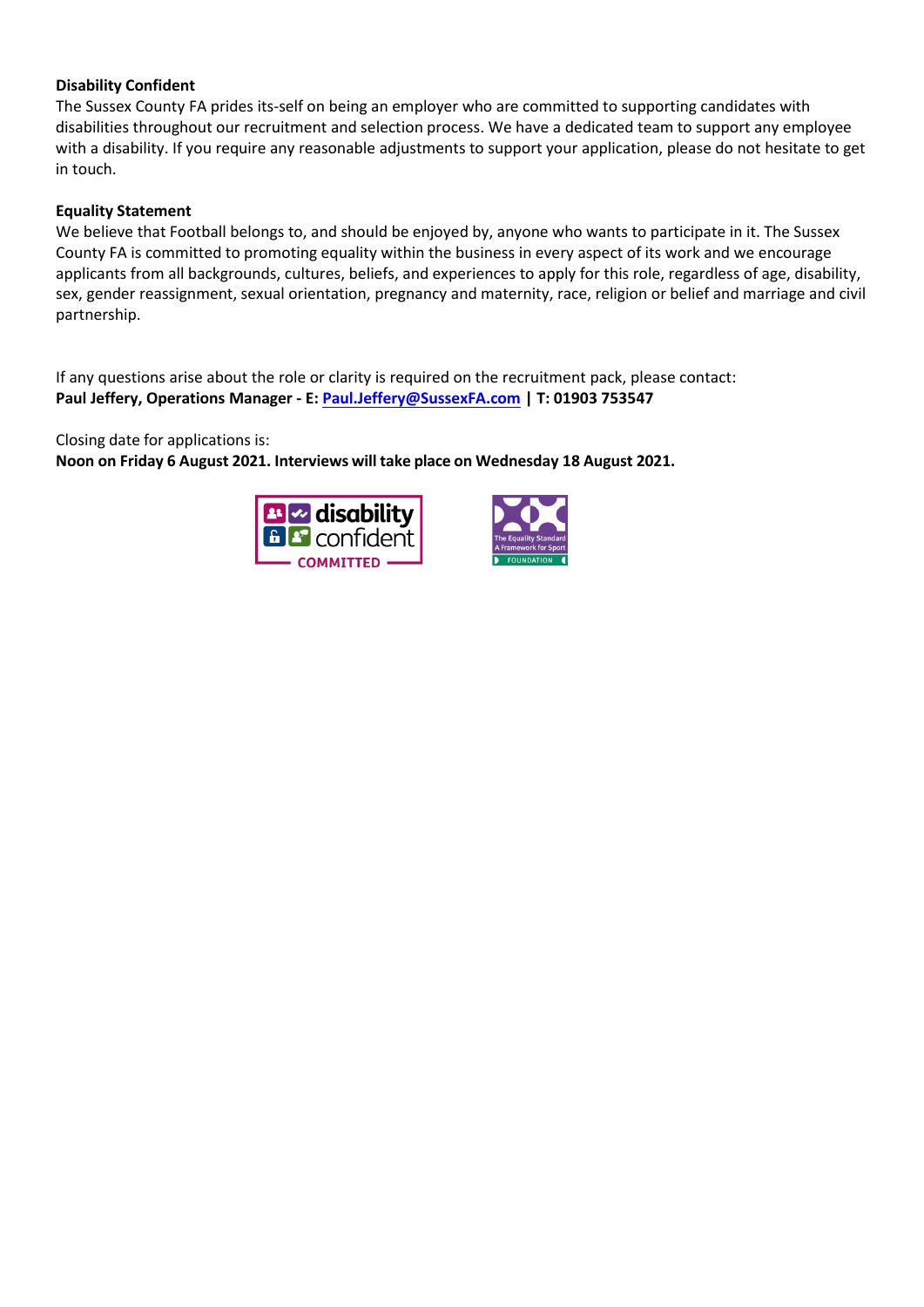

# **Role Profile**

| <b>Job Title:</b>     | <b>Operations Officer</b>                                                                |                         |                                     |                                           |
|-----------------------|------------------------------------------------------------------------------------------|-------------------------|-------------------------------------|-------------------------------------------|
| <b>Reports To:</b>    | Paul Jeffery                                                                             |                         | Jobs Reporting into the Job Holder: | N/A                                       |
| Location:             | Office/Home based, Travel may be required as part of the role                            |                         |                                     |                                           |
|                       | Working hours: Monday-Friday 9:00am-5:00pm (7hrs per day +60 min break) - 35hrs per week |                         |                                     |                                           |
| <b>Contract type:</b> | Permanent / Full Time                                                                    | <b>Starting Salary:</b> |                                     | £16,500-£17,500 (dependent on experience) |

#### **1. Job Purpose**

- To support delivery of the Sussex County FA Strategy
- To undertake the disciplinary, regulatory, and operational administrative functions of the business
- Actively support the Sussex County FA's safeguarding plan, and the relevant requirements in-order to meet the Safeguarding Operating Standard

#### **2. Key Responsibilities**

- Provide high levels of customerservice
- Provide support to the Operations Department and the Operations Manager
- To contribute to an effective business culture across the Company
- Deliver membership services, products, and procedures to meet the needs of customers
- Work alongside other functional units of the business (Safeguarding, Finance and Football Development) to provide an efficient, transparent, and consistent level of service to customers
- Ensure customer enquiries are handled promptly and professionally in line with Company values, policies, and procedures
- Be an advocate of the Sussex County FA, by compliance with policies, procedures, and brand standards
- Foster a culture of execution and passion for customer excellence
- Support all Leagues in their Development and work with Development Officers on League related work
- Assist the Operations Manager with all matters relating to the Sanctioning of Leagues and Affiliation of Clubs
- Provide the highest level of customer excellence to support volunteers across all FA Technology (FA Events, Whole Game System, Matchday app and Full-Time).
- Assist with the development of the Whole Game System across the County, ensuring Leagues, Clubs, Referees and Players understand the full functionality of the software and how it can support their role
- Always act to ensure the welfare and safeguarding of children and adults at risk, is paramount in all decisions and actions taken
- Execute tasks as required to meet Sussex County FA's changing priorities

#### **3. Person Specification a) Knowledge/Experience/Technical Skills Essential: -** • Experience in an administration role • Proficient in data management and interpretation • An ability to engage with both paid and volunteer workforce • Influence and negotiation skills • Ability to proactively work with internal and external partners • Significant experience of using Microsoft Office, including Word, Excel, PowerPoint and Outlook • Experience of providing customer excellence • A working understanding and application of inclusion, equality, diversity, safeguarding, anti-discrimination and best practice **Desirable: -** • Experience of safeguarding in sport • Knowledge of The FA National Game Strategy • Knowledge / experience of grassroots football • Knowledge of FA Disciplinary processes and FA Rules & Regs • Experience of influencing volunteers • Knowledge of The FA Whole Game System and Full-Time **b) Behaviours** • Problem Solving • Teamwork • Communicating • Delivery to meet Deadlines • Customer Excellence • Developing Self

• Progressive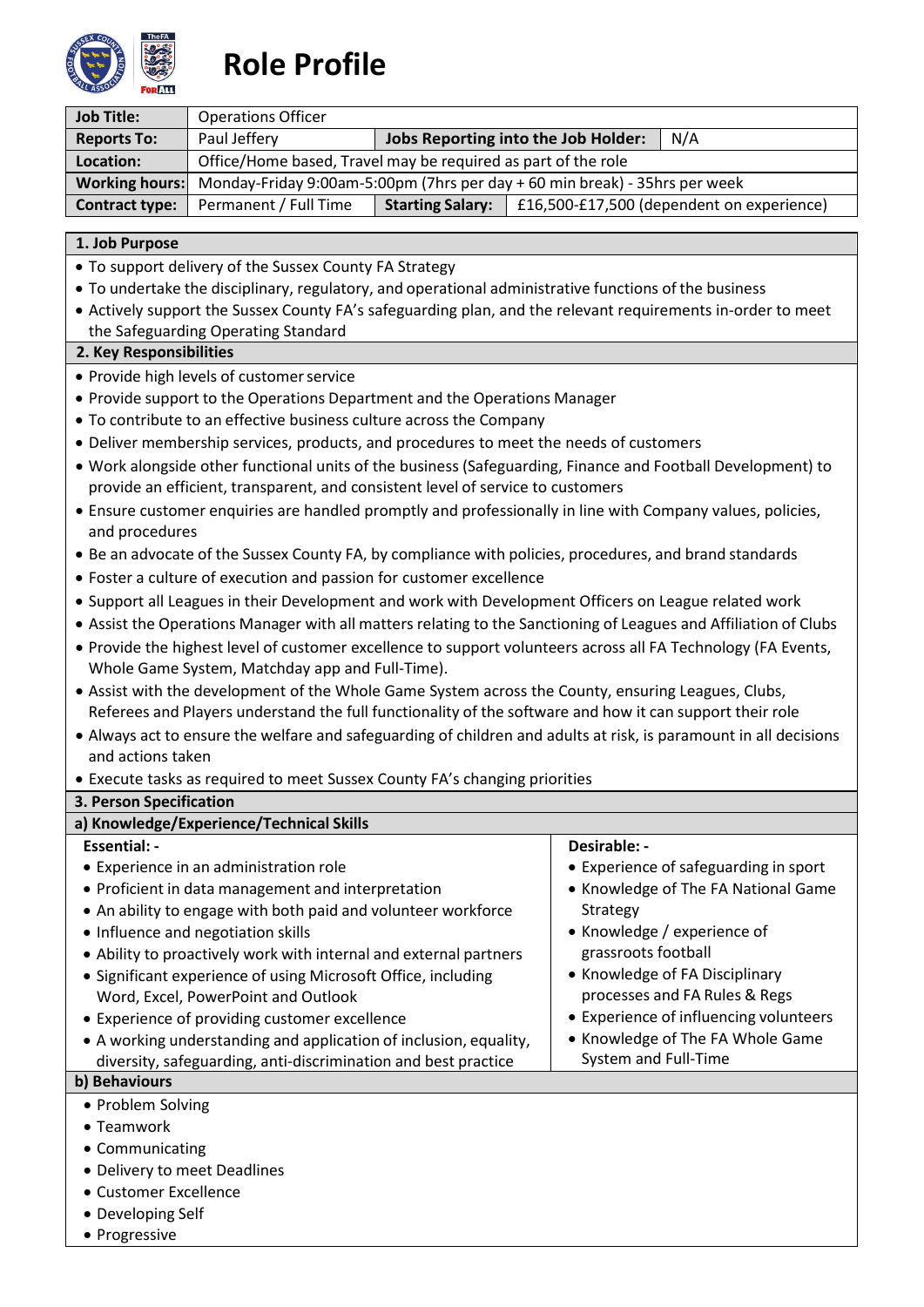# **Application Form**

Applications can be accompanied by a Curriculum Vitae (CV). The decision to invite you to attend for interview will be based on the information you provide on this form. Sussex County FA is an Equal Opportunities Employer.

| Position applied for:                                        | <b>Operations Officer</b>                                                                  |                             |  |
|--------------------------------------------------------------|--------------------------------------------------------------------------------------------|-----------------------------|--|
| <b>Personal Details</b><br>Please complete in BLOCK CAPITALS |                                                                                            |                             |  |
| <b>First Names:</b>                                          |                                                                                            | Surname:                    |  |
| Mr / Ms / Mrs or preferred title:                            |                                                                                            | Are you over the age of 18? |  |
|                                                              | Preferred Pronouns: she/her/hers - he/him/his - they/them/theirs - or other please specify |                             |  |
| Address:                                                     |                                                                                            |                             |  |
| Post Code:                                                   | Email Address:                                                                             |                             |  |
| What is the best day and time to contact you?                |                                                                                            |                             |  |
| What is the best number to contact you on?                   |                                                                                            |                             |  |
| Do you hold a full current driving licence?                  |                                                                                            |                             |  |
|                                                              | Do you have an in-date FA Criminal Records Check (DBS)?                                    |                             |  |
|                                                              |                                                                                            |                             |  |

| Office use only | <b>Application number</b> |  |
|-----------------|---------------------------|--|
|-----------------|---------------------------|--|

### **Education and Training**

*Please provide details of your education, qualifications, and training that you have completed or are currently undertaking.* 

| <b>Dates</b> | Details of School/College/Institution | <b>Course or Qualification</b> | Grade |
|--------------|---------------------------------------|--------------------------------|-------|
|              |                                       |                                |       |
|              |                                       |                                |       |
|              |                                       |                                |       |
|              |                                       |                                |       |
|              |                                       |                                |       |
|              |                                       |                                |       |
|              |                                       |                                |       |
|              |                                       |                                |       |
|              |                                       |                                |       |
|              |                                       |                                |       |
|              |                                       |                                |       |
|              |                                       |                                |       |
|              |                                       |                                |       |
|              |                                       |                                |       |
|              |                                       |                                |       |
|              |                                       |                                |       |
|              |                                       |                                |       |
|              |                                       |                                |       |
|              |                                       |                                |       |
|              |                                       |                                |       |
|              |                                       |                                |       |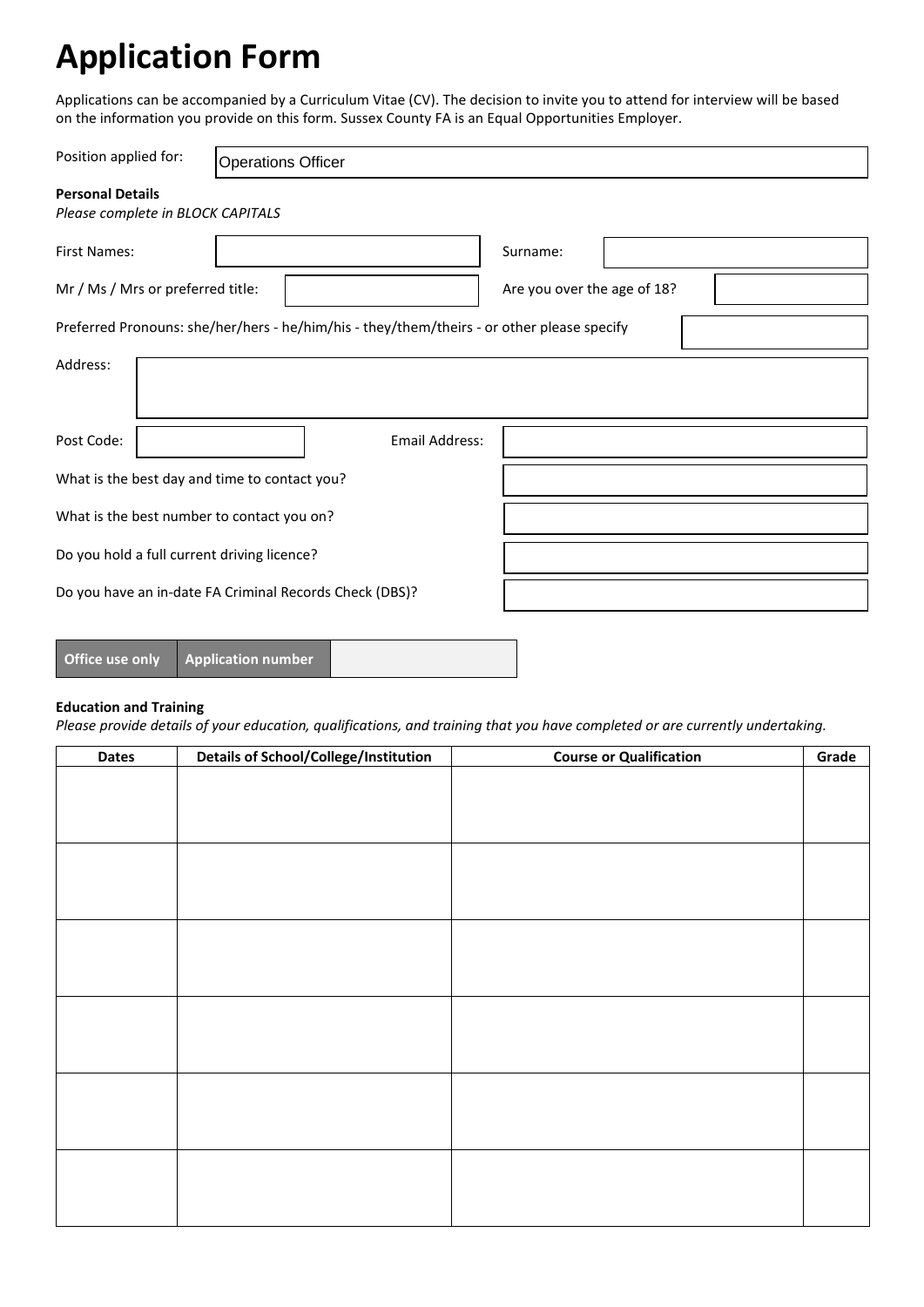#### **Employment & Volunteering History**

*Starting with your present or most recent job, please give a summary of all employment, including any freelance and relevant unpaid / voluntary work. Please include start and end dates for all positions held, the name of employer, nature of business, your job title and brief details of your responsibilities. Also include salary and benefits package. Important: Include any breaks in employment*

| <b>Dates</b><br>(start & end) | Employer's name/nature of<br>business | Job title | <b>Key Responsibilities</b> | Salary/Benefits |
|-------------------------------|---------------------------------------|-----------|-----------------------------|-----------------|
|                               |                                       |           |                             |                 |
|                               |                                       |           |                             |                 |
|                               |                                       |           |                             |                 |
|                               |                                       |           |                             |                 |
|                               |                                       |           |                             |                 |
|                               |                                       |           |                             |                 |
|                               |                                       |           |                             |                 |
|                               |                                       |           |                             |                 |
|                               |                                       |           |                             |                 |
|                               |                                       |           |                             |                 |
|                               |                                       |           |                             |                 |
|                               |                                       |           |                             |                 |
|                               |                                       |           |                             |                 |
|                               |                                       |           |                             |                 |
|                               |                                       |           |                             |                 |
|                               |                                       |           |                             |                 |
|                               |                                       |           |                             |                 |
|                               |                                       |           |                             |                 |
|                               |                                       |           |                             |                 |
|                               |                                       |           |                             |                 |
|                               |                                       |           |                             |                 |
|                               |                                       |           |                             |                 |
|                               |                                       |           |                             |                 |
|                               |                                       |           |                             |                 |
|                               |                                       |           |                             |                 |
|                               |                                       |           |                             |                 |
|                               |                                       |           |                             |                 |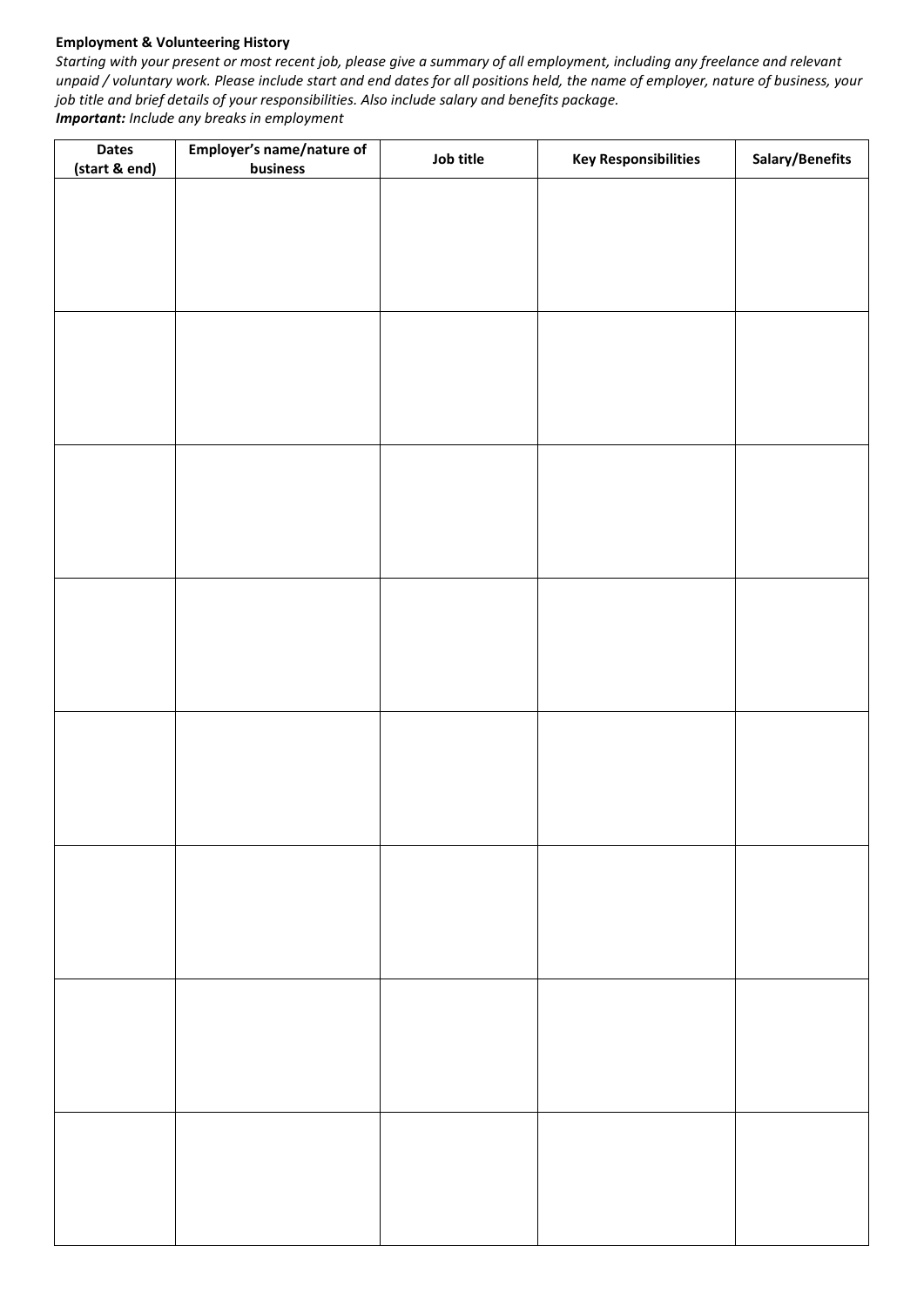#### **How do I meet the requirements of the role?**

*Please outline the skills and experience that you have which are appropriate to demonstrate your suitability for the advertised role and how you would meet the essential and desirable knowledge, experience and skills required. Please include any paid work, unpaid/voluntary work which is relevant to the role we are recruiting for. In your application please ensure you have read and fully understood the job advertisement and the role description provided.*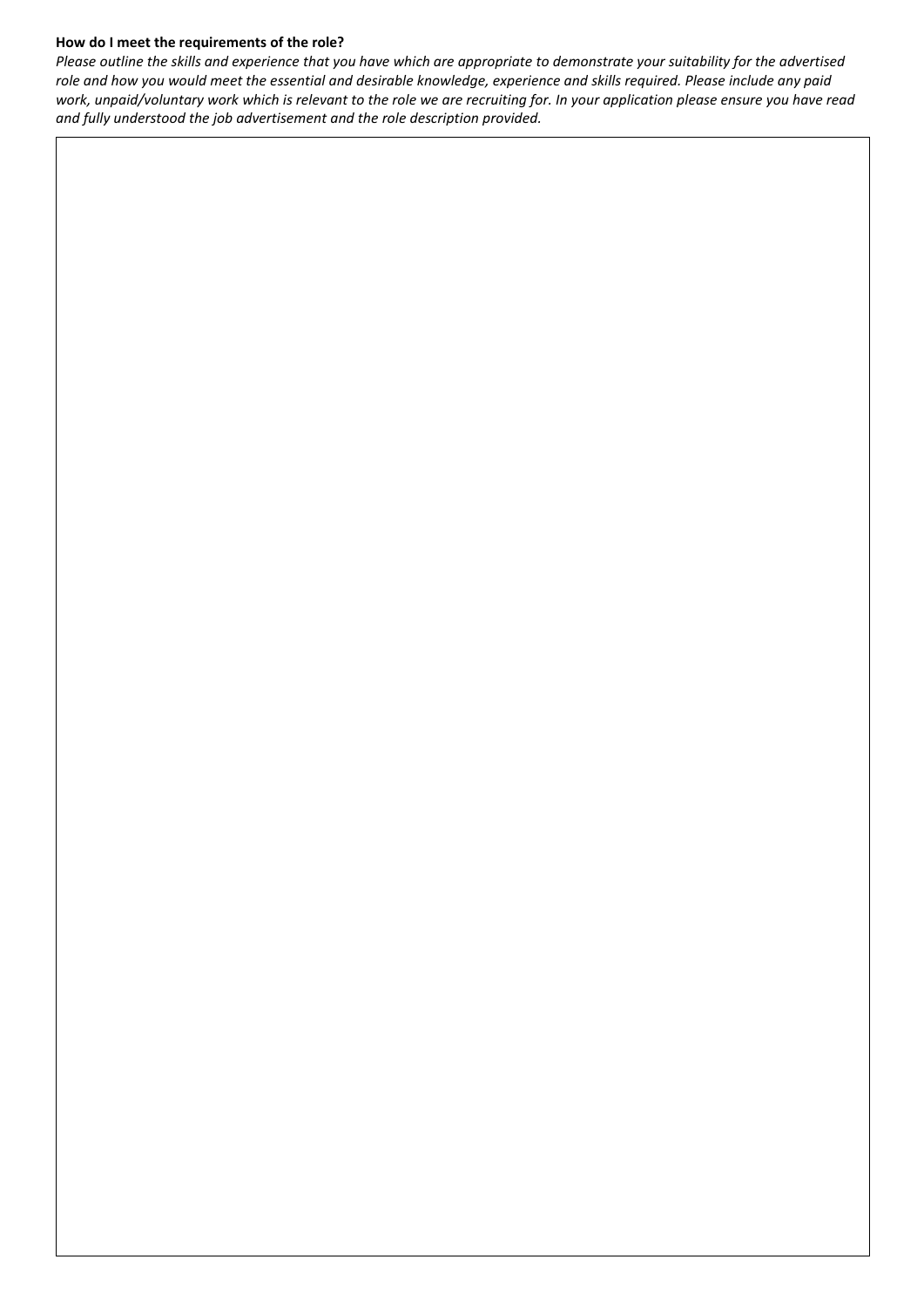#### **Names and address of referees**

Please give the name and address of two reference providers, one of which should be your current employer, or when not currently employed, your last employer (where possible). References will only be taken up upon successful application. **Please note:** Appointment to the role will not be approved until suitable references have been obtained and approved

|                        | <b>First Referee</b> | <b>Second Referee</b> |
|------------------------|----------------------|-----------------------|
| <b>Name</b>            |                      |                       |
| <b>Address</b>         |                      |                       |
| Postcode               |                      |                       |
| <b>Telephone</b>       |                      |                       |
| Email                  |                      |                       |
| Relationship<br>to you |                      |                       |

#### **Accessibility**

Sussex County FA is committed to ensuring that all applicants can access the application and selection process for this role. Please details in the box below any adjustments you will require to be made to the selection process (including interviews) should your application be progressed to the next stage.

#### **Additional Information**

Do you require a work permit or are there any restrictions on your ability to work in the UK?

If yes, please give further details:

If your application is successful:

What notice period would you have to provide your current employer?

What annual salary would you be looking to obtain? The same same same set of  $E$ 

#### **Declaration**

*I give my consent to the storage of personal data contained within this form for the purposes only of this application process. I can confirm and declare that the information provided on this form, to the best of my knowledge is complete, accurate and not misleading.*

| Signature: |  |
|------------|--|
| Date:      |  |

#### **Please complete and return your application form before noon on Friday 6 August 2021.**

Either email **Larette.Tritton@SussexFA.com** or post to the address as follows: *Strictly Private & Confidential, Larette Tritton, Operations Officer vacancy, Sussex County FA, Culver Road, Lancing, West Sussex, BN15 9AX.*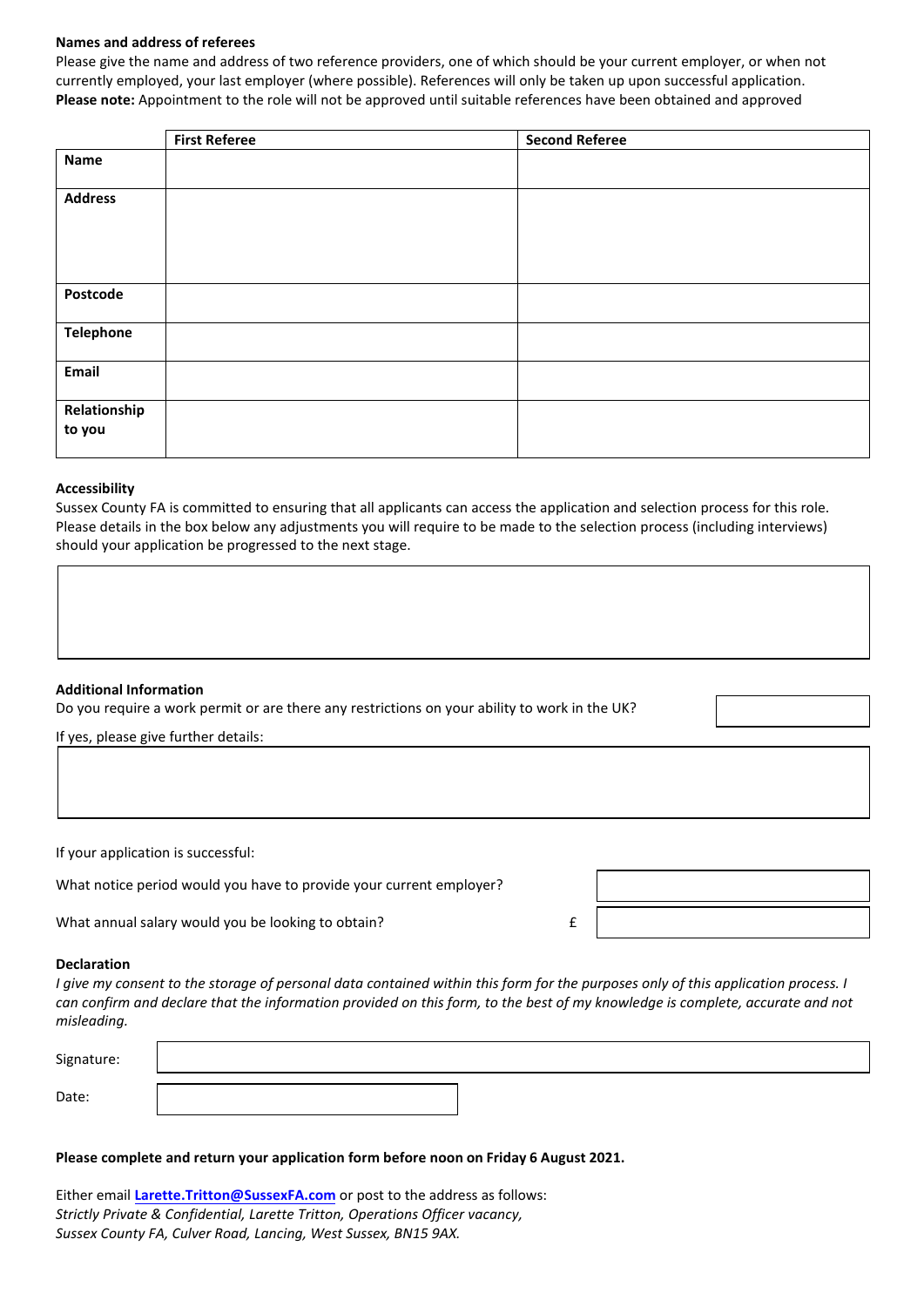# **DIVERSITY & INCLUSION DATA CAPTURE** - SURVEY QUESTIONS

Sussex County FA is committed to Equality and Diversity and ensuring that it is fully representative of the community it serves. To assist us in monitoring the ethnicity of members, we would be grateful if you could complete the following survey form. All information detailed will be treated anonymously.

# Which of the following best describes your ethnic origin?

*Please select the one answer which best describes you*

| White<br>White British (English, Welsh, Scottish, Northern Irish)<br>White Irish<br>White Gypsy or Irish Traveller<br>Other White (please specify:) | П<br>П<br>□<br>□           | <b>Mixed</b><br>White and Black Caribbean<br>White and Black African<br>White and Asian<br>Other Mixed / Multi-ethnic background (please<br>specify:)   | □<br>□<br>$\Box$<br>$\Box$      |
|-----------------------------------------------------------------------------------------------------------------------------------------------------|----------------------------|---------------------------------------------------------------------------------------------------------------------------------------------------------|---------------------------------|
| <b>Asian or Asian British</b><br>Indian<br>British Indian<br>Pakistani<br>British Pakistani<br>Bangladeshi<br>British Bangladeshi                   | ப<br>П<br>□<br>П<br>□<br>□ | <b>Black or Black British</b><br>Caribbean<br><b>British Caribbean</b><br>African<br><b>British African</b><br>Other Black background (please specify:) | ப<br>□<br>⊡<br>$\Box$<br>$\Box$ |
| Chinese<br><b>British Chinese</b><br>Other Asian/Chinese background (please specify:)                                                               | $\Box$<br>□<br>$\Box$      | Arab<br>British Arab (English, Welsh, Scottish, Irish)<br>Other Arab background (please specify:)                                                       | П<br>□                          |
| Other Ethnic Group (please specify:)                                                                                                                | □                          | Would rather not say                                                                                                                                    | □                               |
| Which of the following best describes your religious belief?<br>Please select one answer                                                            |                            |                                                                                                                                                         |                                 |
| No religion<br><b>Buddhism</b><br>Christianity<br>Hinduism<br>Islam<br>Jehovah Witnesses                                                            | П<br>П<br>H<br>□           | Judaism<br>Mormonism<br>Sikhism<br>Prefer not to say<br>Other (please specify:)                                                                         | ΙI<br>$\Box$<br>ΙI              |
| What best describes your sexual orientation?<br>Please select one answer                                                                            |                            |                                                                                                                                                         |                                 |
| Gay/Lesbian<br>Heterosexual/Straight<br>Bi<br>Pan<br>Prefer not to say                                                                              | □<br>$\Box$<br>$\Box$      |                                                                                                                                                         | The F                           |

 $\Box$